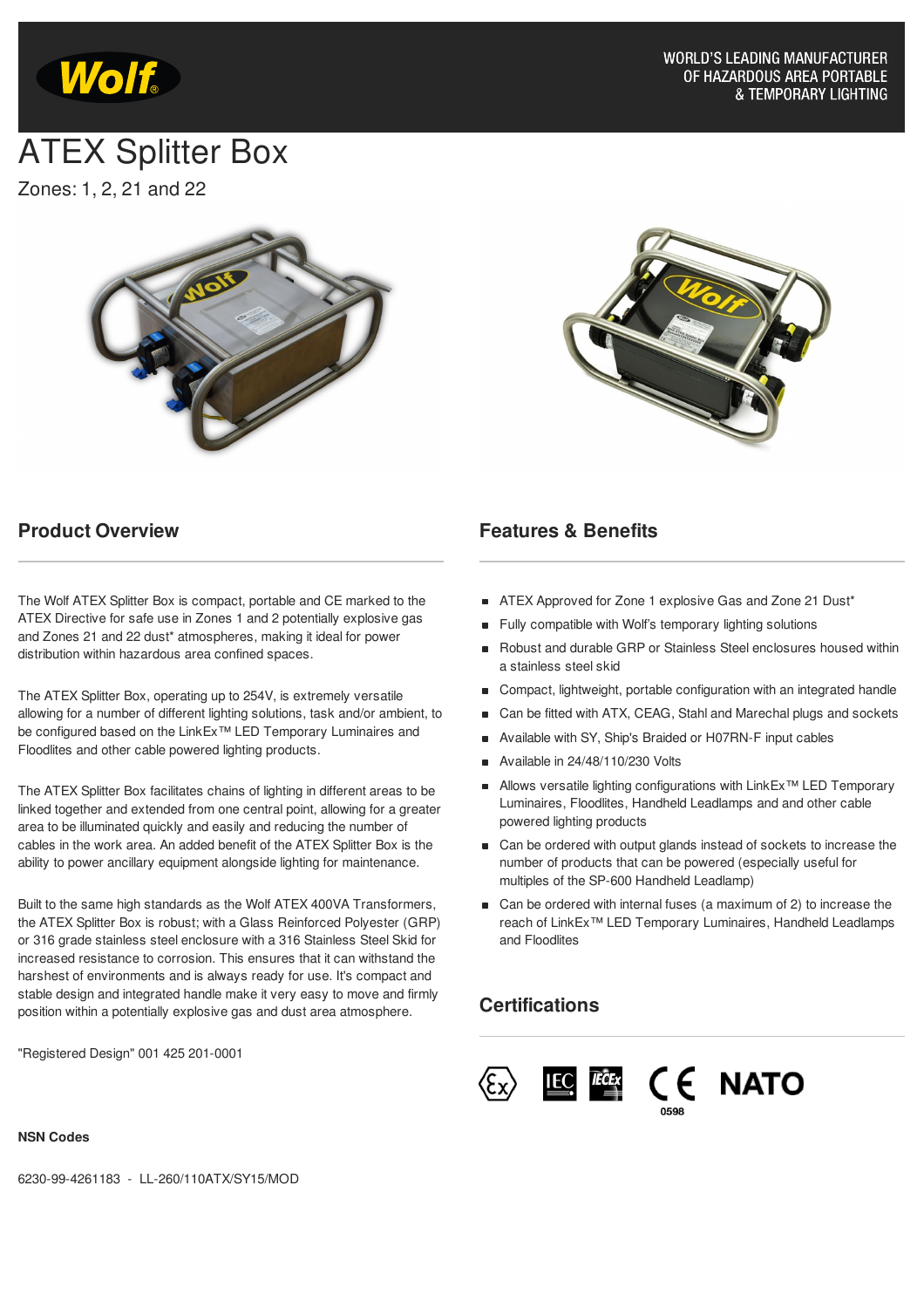# **Technical Specification**

| <b>Product Reference</b>               | <b>LL-260</b>                                                               | <b>LL-260/SS</b>                                                          |
|----------------------------------------|-----------------------------------------------------------------------------|---------------------------------------------------------------------------|
|                                        | (Suffixes define cable type and length, plug socket and fuse<br>options)    | (Suffixes define cable type and length, plug, socket and<br>fuse options) |
| <b>Product Description</b>             | ATEX GRP Splitter Box                                                       | <b>ATEX Stainless Steel Splitter Box</b>                                  |
| <b>Enclosure</b>                       | GRP (Glass Reinforced Polyester) Enclosure with 316<br>Stainless Steel Skid | 316 Stainless Steel Enclosure with 316 Stainless Steel<br>Skid            |
| <b>Approval Codes</b>                  | II 2 GD Ex de IIC T5 Gb Ex tb IIIC T90°C Db IP66*-20°C - +50°C              |                                                                           |
| <b>Type of Protection</b>              | "e" increased safety<br>"d" flameproof                                      |                                                                           |
| <b>Classification (Gas)</b>            | Zones $1 & 2$                                                               |                                                                           |
| <b>Gas Groups</b>                      | IIA, IIB IIC                                                                |                                                                           |
| <b>Temperature Class</b><br>(Gas)      | T <sub>5</sub>                                                              |                                                                           |
| <b>Classification (Dust)</b>           | Zones 21 & 22*                                                              |                                                                           |
| Max. Surface Temp.<br>(Dust)           | $90^{\circ}$ C*                                                             |                                                                           |
| <b>IP Rating</b>                       | IP66*                                                                       |                                                                           |
| <b>Ambient</b><br><b>Temperature</b>   | $-20^{\circ}$ C to $+50^{\circ}$ C <sup>**</sup>                            |                                                                           |
| <b>Certificate</b>                     | Baseefa12ATEX0268/IECEx BAS 16.0073X                                        |                                                                           |
| Voltage                                | Up to 254V AC                                                               |                                                                           |
| <b>Maximum Input</b><br>Current        | $15A***$                                                                    |                                                                           |
| <b>Plug and Socket</b><br><b>Types</b> | ATX, CEAG, STAHL and Marechal                                               |                                                                           |
| <b>Input Cable Types</b>               | SY, Ship's Braided or H07RN-F (HOFR)                                        |                                                                           |
| Weight                                 | 10 KG (nominally)****                                                       | 12 KG (nominally)****                                                     |

\* Depending on components fitted to the unit

\*\* If SY cable is fitted, minimum ambient temperature = -15°C

\*\*\* If max amb needs to be increased to 55<sup>0</sup>C the maximum input current is limited to 10A

\*\*\*\* Weight of units will vary with input cable length and type, and variations in components fitted.